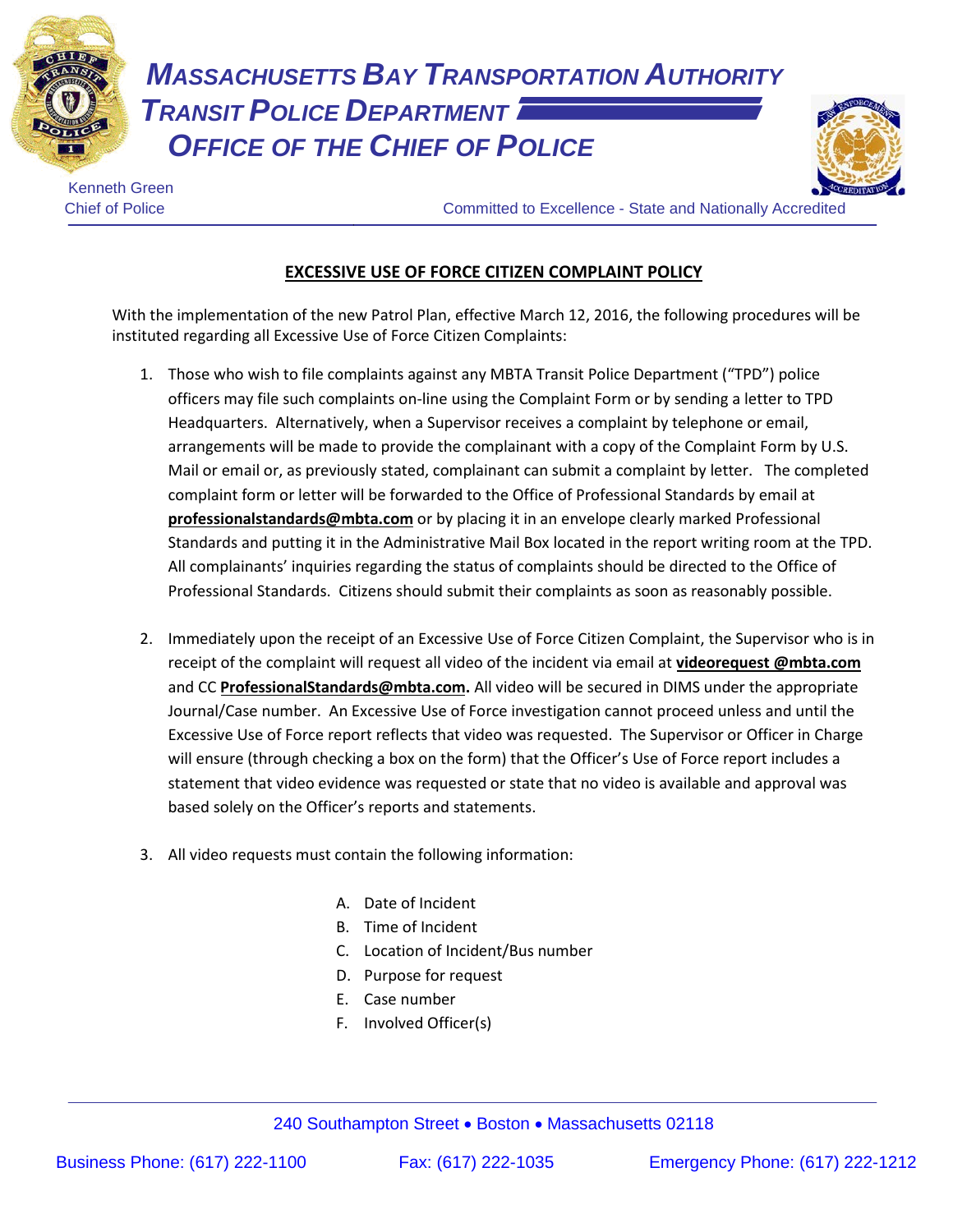- 4. The Supervisor or Officer in Charge will ensure all Use of Force reports relating to the Excessive Use of Force Citizen Complaint are completed before the completion of the Officer subject to the complaint's tour of duty during which the complaint was received, unless otherwise authorized.
- 5. Where the Supervisor and not the Officer in Charge took the above-described steps, the Supervisor should forward the necessary documents, including the complaint, to the Officer in Charge, but can, under certain circumstances, forward the documents directly to the Office of Professional Standards. The Officer in Charge then forwards the documents to the Office of Professional Standards for review. The Office of Professional Standards will investigate the complaint and forward its findings to the Deputy Chief of Administrative Services. The Deputy Chief of Administrative Services will review the findings and documentation and either affirm the findings or return them to the Office of Professional Standards for further inquiry. Once the investigation is complete, the Deputy Chief will submit the findings to the Superintendent.
- 6. All Excessive Use of Force Citizen Complaints must be reviewed and approved by the Superintendent before they are finalized.
- 7. During the course of the investigation into the complaint, Supervisors may be required to answer questions by the Office of Professional Standards pertaining to approved Use of Force reports.
- 8. No TPD personnel will conduct an Excessive Use of Force investigation without having successfully completed the Basic Internal Affairs Investigation Course (40 hours).
- 9. Except for the Superintendent, any TPD personnel who had any involvement in the incident which is the subject of an Excessive Use of Force Citizen Complaint, including TPD personnel who investigated and/or approved Use of Force findings from the Office of Professional Standards, is prohibited from participating, in any capacity, in the Use of Force Committee relative to said case.
- 10. TPD must contact each complainant and request an interview as part of the Excessive Use of Force investigation. Unless the complainant declines, all complainants in an Excessive Use of Force investigation must be interviewed as part of the investigation. Although TPD prefers these interviews to be conducted in person, the complainant is to be given the choice by TPD for the interview to occur by phone. In person interviews can be at the location of choice of the complainant (e.g., at home) rather than solely at TPD Headquarters.
- 11. Consistent with the Chapter 120 of the Department Manual, the Professional Standards Unit will review records of Excessive Use of Force Complaints and other complaints that may be filed against a TPD police officer in part to look for patterns of conduct to determine if the employee's behavior warrants further action ( $e.g.,$  training, counseling, etc.). A review will be conducted by the Superintendent of the TPD or his/her designee of the behavior of any TPD officer who receives one IA

240 Southampton Street • Boston • Massachusetts 02118